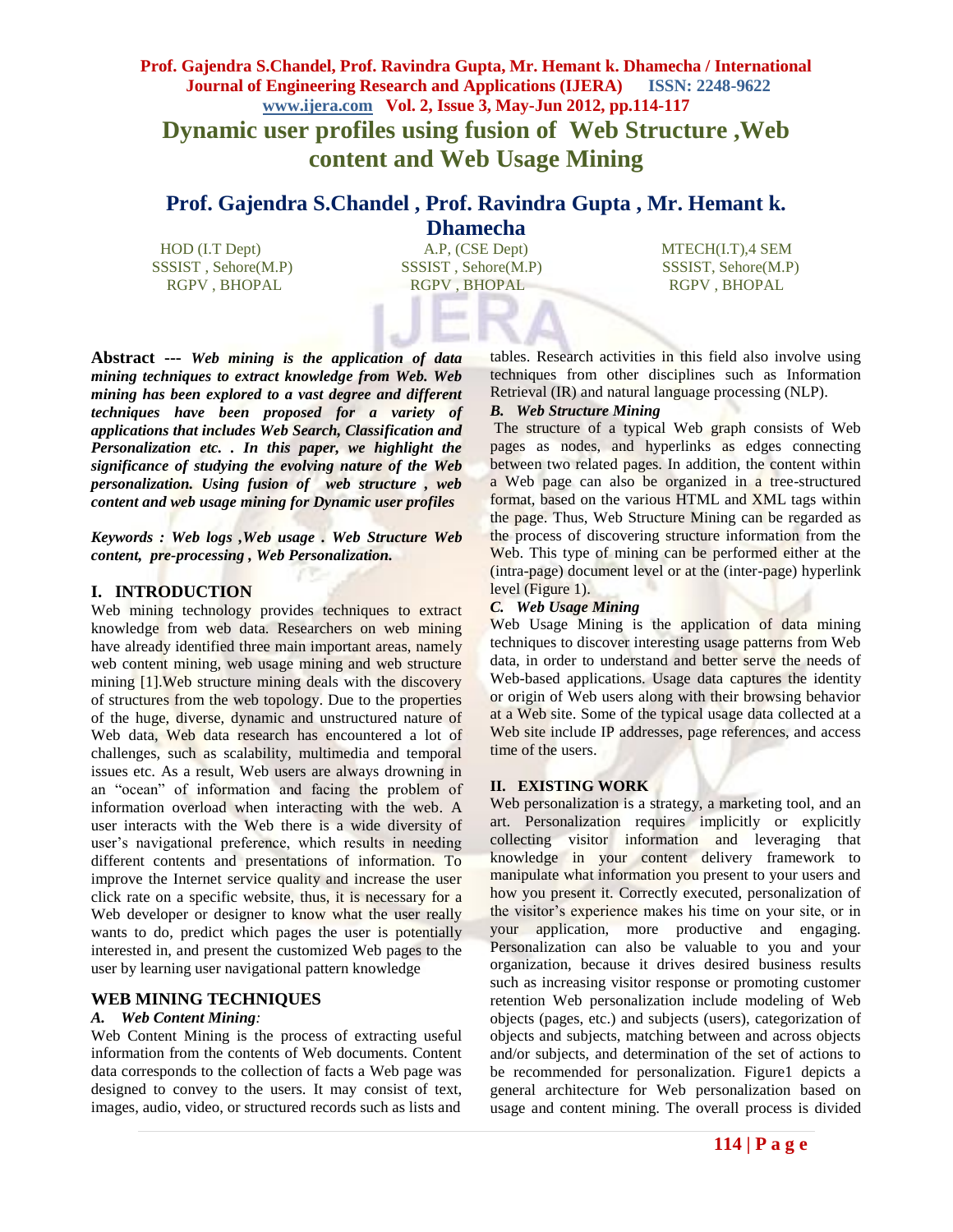# **Prof. Gajendra S.Chandel, Prof. Ravindra Gupta, Mr. Hemant k. Dhamecha / International Journal of Engineering Research and Applications (IJERA) ISSN: 2248-9622 www.ijera.com Vol. 2, Issue 3, May-Jun 2012, pp.114-117**

into two components: the offline component which is comprised of the data preparation and specific Web mining tasks, and the online component which is a real-time recommendation engine. The data preparation tasks result in aggregate structures containing the preprocessed usage and content data to be used in the mining stage. These structures include a user transaction file capturing meaningful semantic units of user activity. Furthermore, Only relevant page views are included in the transaction file. Each page view represents a collection of HTTP requests contributing to a single display in the user browser. The inverted file structure contains the relevant features extracted from text or meta-data associated with the content of the site and their associated weights for each page view.



Figure 1. A general framework for Web personalization based on usage and content mining. The data preparation and mining tasks are performed offline resulting in a uniform representation for both usage and content profiles. The real-time recommendation engine uses these profiles and the current active user session to provide recommendations.

Given the pre processed data, a variety of data mining tasks can be performed. For example, the

usage mining tasks can involve the discovery of association rules [1,2], sequential patterns [3], page view clusters, transaction clusters, or any other pattern discovery method from user transactions. The content mining tasks may involve feature clustering (based on occurrence patterns of features in page views),page view clustering based on content or meta-data attributes, or the discovery of (content-based)association rules among features or page views..

In the online component of the system, the Web server keeps track of the active server session as

the user's browser makes HTTP requests. The recommendation engine considers the active server session in conjunction with the discovered patterns and profiles to provide personalized content. The personalized content can take the form of recommended links or products, targeted advertisements, or text and graphics

tailored to the user's perceived preferences as determined by the matching usage and content profiles.

#### **III. PROPOSED WORK**

In this paper we have focused on the effectiveness of that particular web data by evaluating it by means of all three web usage , web structure and web content mining. **Process** 

Step 1: Get the log file (From server)

Step 2: Extract the web pages and file structure from preprocessing of web pages .

Step 3: Get the content file from file sites

Step 4: Combining the all three usage, content and web pages for effective result

In the above algorithm by combining all three web mining techniques we calculate the time and show more accurate results.





 $Fig - 2$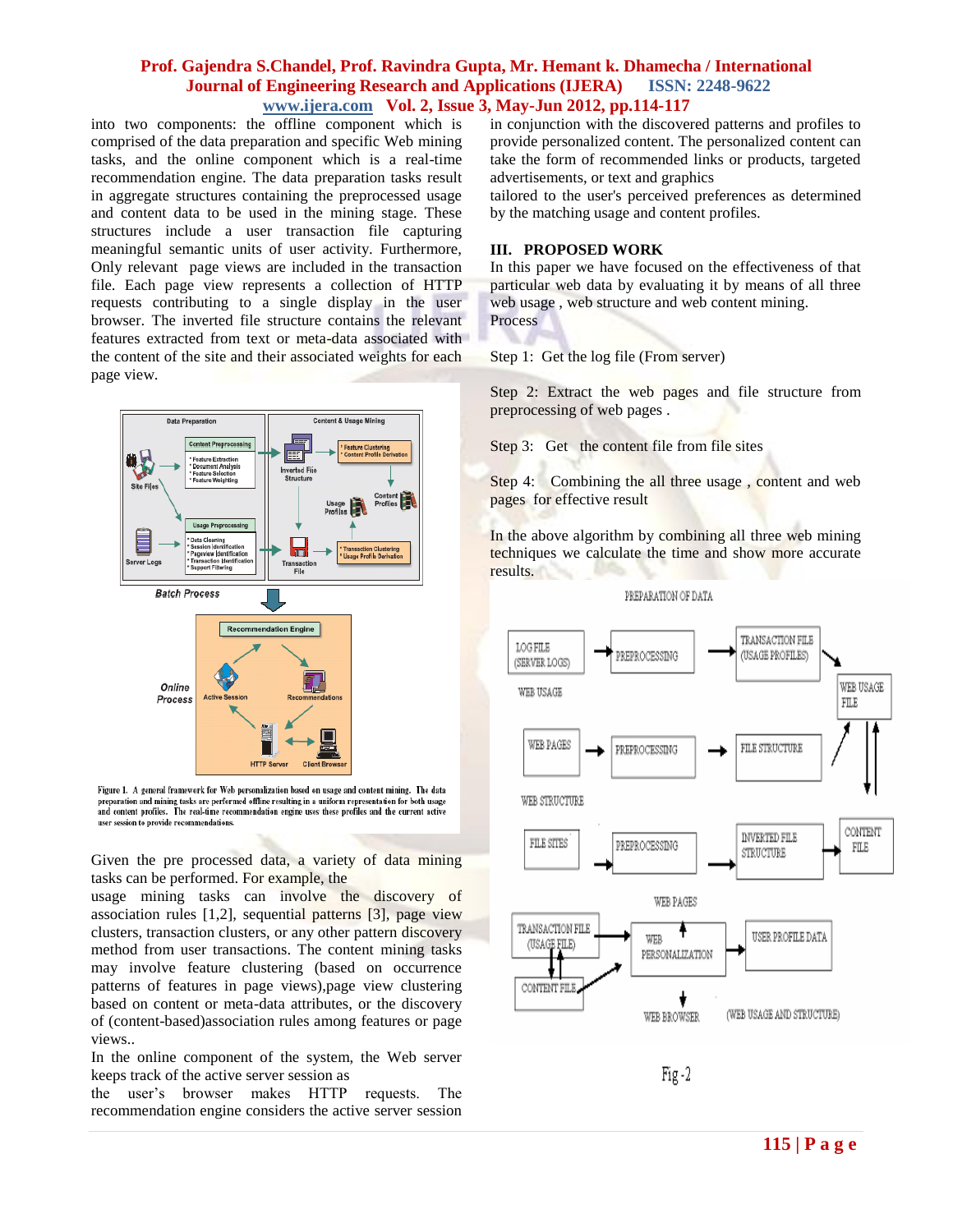# **Prof. Gajendra S.Chandel, Prof. Ravindra Gupta, Mr. Hemant k. Dhamecha / International Journal of Engineering Research and Applications (IJERA) ISSN: 2248-9622 www.ijera.com Vol. 2, Issue 3, May-Jun 2012, pp.114-117**

In this algorithm we are matching the results on the basis of all three mining techniques.

#### **IV. EXPERIMENTAL RESULTS**

By conducting the series of experiments with the data from web which contains various information regarding no. of conferences and meetings held . by means of :

1.Usage and Structure preprocessing we generate usage as well as Structured data .

2. We evaluate this on basis of recommendations we get of that particular data.

3. Content table explains the recommendations results on the basis of score held.

4. The minimum score is 0.5 above and equal results are calculated via recommendations.

|  | TABLE 1. Recommendations based on Usage and structure profiles |  |
|--|----------------------------------------------------------------|--|
|  |                                                                |  |

| Active Session          | Recommendations                         | Score |
|-------------------------|-----------------------------------------|-------|
| Conference<br>Meeting   | NO RECOMMENDATION                       |       |
| $\bullet$ Conference    | <b>BCL BOARD OF DIRECTOR</b><br>MEETING | 0.61  |
| Update                  | ANNUAL CONFERENCE                       | 0.60  |
|                         | MARKETING                               | 0.59  |
|                         | DEVELOPMENT                             | 0.54  |
|                         | <b>BCL BOARD OF DIRECTOR</b>            | 0.57  |
| $\bullet$ Conference on | MEETING                                 |       |
| Global Marketing        | ANNUAL CONFERENCE                       | 0.55  |
|                         | <b>GLOBAL MARKETING</b>                 | 0.53  |
|                         | DEVELOPMENT                             | 0.52  |

| <b>Active Session</b>           | Recommendations                                  | Score |
|---------------------------------|--------------------------------------------------|-------|
| Annual<br>Conference<br>meeting | AND<br>SPECIAL<br>LETTERS<br>ASSIGNMENT TOPICS   | 0.70  |
| Conference                      | <b>BOARD</b><br>OF<br>DRECTOR<br>BCL.<br>MEETING | 0.61  |
| Update                          | ANNUAL CONFERENCE                                | 0.60  |
|                                 | MARKETING                                        | 0.59  |
|                                 | DEVELOPMENT                                      | 0.54  |
| Conference<br>onl               | BOARD<br>ΟF<br>DIRECTOR<br>BCL.<br>MEETING       | 0.57  |
| Global Marketing                | ANNUAL CONFERENCE                                | 0.55  |
|                                 | GLOBAL MARKETING                                 | 0.53  |
|                                 | DEVELOPMENT                                      | 0.52  |

TABLE 2. Recommendations based on Content profiles

The recommendations engine was used for this sample user session .It is clear from the table 1 and table 2 the combination of transaction profile and content profile will provide the desired effective data to the user.

#### **V. CONCLUSION**

With the use of this three web mining techniques we can sort out the most effective and efficient results will evaluate on the basis of combination recommendations we get .Discovery of authorities and link discovery. Domains include the world-wide web, bibliographic citations, criminology and bio-informatics, to name just a few. Learning tasks range from predictive tasks, such as classification, to descriptive tasks, such as the discovery of frequently occurring sub- patterns. There are other different data mining challenges in link mining such as identify of the, Link discovery, common relational patterns, where these topics lie in research area.

#### **ACKNOWLEDGEMENTS**

"Dynamic user profiles using fusion of web usage ,web structure and web content mining" research is supported by the management of **SSSIST ,Sehore(m.p) , India** .We are pleased to acknowledge.

# **VI . REFERENCES**

- [1] "Fusion of Web Structure and Web usage Mining"(IJCSIT) International Journal of Computer Science and Information Technologies, Vol. 2 (3), 2011, 965-967
- [2] An implementation of web personalization using web mining techniques Journal of Theoretical and Applied Information Technology© 2005 - 2010 JATIT.
- [3] Combining Web Usage and Content Mining for More Effective Personalization(2006)
- [4] B. Liu. Web Data Mining: Exploring Hyperlinks, contents, and Usage Data. Springer, 2006.
- [5] Miller, C. S. and Remington, R. W., " Modeling Information Navigation : implications for Information Architecture", Human- Computer Interaction, Vol. 19, No. 3, 2004
- [6] "Designing the User Interface", Strategies for Effective Human-Computer Interaction 3rd ed, reading MA: Addison-Wesley, 1998.
- [7] Larson, K., & Czerwinski, M., "Web page design: Implications of memory, structure and scent for information retrieval", CHI'98: Human Factors in Computing Systems, New York: ACM press 1998, pp.25- 32.
- [8] R. Cooley, M. Deshpande, and P.-N. Tan. Web usage